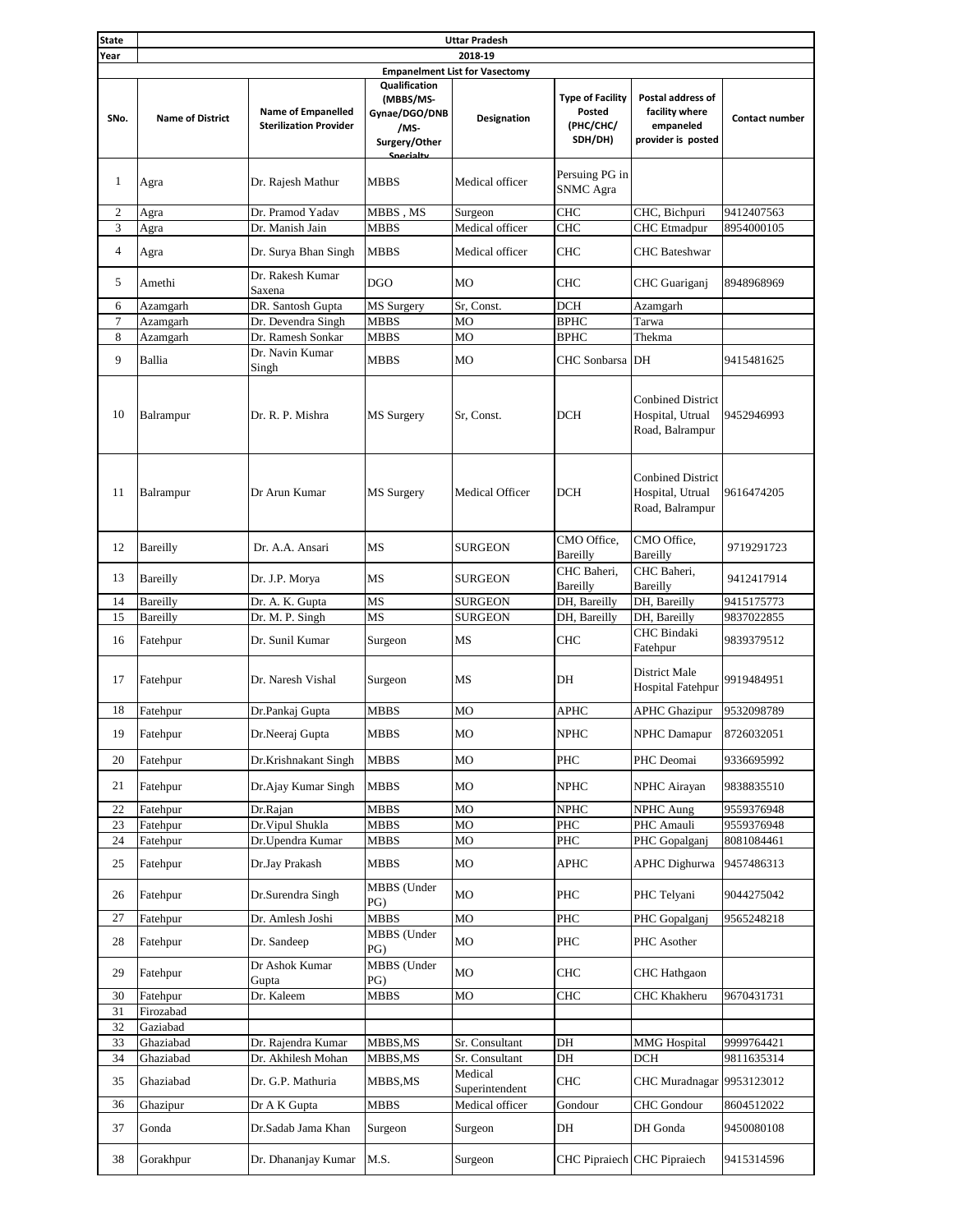| <b>State</b> | <b>Uttar Pradesh</b>    |                                                            |                                                                                   |                                                      |                                                           |                                                                        |                          |  |
|--------------|-------------------------|------------------------------------------------------------|-----------------------------------------------------------------------------------|------------------------------------------------------|-----------------------------------------------------------|------------------------------------------------------------------------|--------------------------|--|
| Year         | 2018-19                 |                                                            |                                                                                   |                                                      |                                                           |                                                                        |                          |  |
| SNo.         | <b>Name of District</b> | <b>Name of Empanelled</b><br><b>Sterilization Provider</b> | Qualification<br>(MBBS/MS-<br>Gynae/DGO/DNB<br>/MS-<br>Surgery/Other<br>Snecialty | <b>Empanelment List for Vasectomy</b><br>Designation | <b>Type of Facility</b><br>Posted<br>(PHC/CHC/<br>SDH/DH) | Postal address of<br>facility where<br>empaneled<br>provider is posted | Contact number           |  |
| 39           | Gorakhpur               | Dr. Awadhesh                                               | M.S.                                                                              | Surgeon                                              |                                                           | CHC J.Kauriya CHC J.Kauriya                                            | 7523047597               |  |
| 40           | Gorakhpur               | Dr. Shivmuniram                                            | <b>DGO</b>                                                                        | Surgeon                                              | <b>CHC</b><br>Bansgaon                                    | <b>CHC</b> Bansgaon                                                    | 9415392804               |  |
| 41           | Gorakhpur               | Dr. N.LKushwaha                                            | MBBS. Ortho                                                                       | Superintedent                                        |                                                           | CHC Sahjanwa CHC Sahjanwa                                              | 8887574012               |  |
| 42           | Hamirpur                | Dr. R.K. Katiyar                                           | <b>MBBS</b>                                                                       | Dy. CMO                                              | DH                                                        | District police<br>Hospital                                            | 9450070431               |  |
| 43           | Hamirpur                | Dr. Anil Sachan                                            | <b>MBBS</b>                                                                       | Superintendent                                       | <b>CHC</b>                                                | <b>CHC</b> Maudaha                                                     | 9450314644               |  |
| 44           | Hamirpur                | Dr. Brajendra Singh<br>Rajpoot                             | <b>MBBS</b>                                                                       | MO                                                   | CHC                                                       | CHC Muskara                                                            | 8765891805               |  |
| 45           | Hamirpur                | Dr. Vinay Prakash                                          | MS                                                                                | Surgeon                                              | DH                                                        | District Hospital                                                      | 9415157410               |  |
| 46           | Hapur                   | Dr. Ravindra Kumar                                         | MS-Surgery                                                                        | MO                                                   | <b>CHC</b>                                                | CHC<br>Garhmukteshwar                                                  | 8869827288               |  |
| 47           | Hardoi                  | Dr.Surjeet Singh                                           | M.S.                                                                              | МO                                                   | DH                                                        | Hardoi                                                                 | 9415541134               |  |
| 48           | Hardoi                  | Dr. Ashok Priyadarshi                                      | M.S.                                                                              | MO                                                   | DH                                                        | Hardoi                                                                 | 9450377992               |  |
| 49           | Jaunpur                 | Dr. Anil Kumar<br>Sharma                                   | <b>MS</b> Surgery                                                                 | DY. CMO                                              | DH                                                        | District Hospital                                                      | 9415395817               |  |
| 50           | Jaunpur                 | Dr. S.K. Yadav                                             | MS Surgery                                                                        | DY. CMO                                              | DH                                                        | District Hospital                                                      | 9415963317               |  |
| 51           | Jaunpur                 | Dr. Vijay pat Dwivedi                                      | MS                                                                                | DY. CMO                                              | DH                                                        | District Hospital                                                      | 9452073387               |  |
| 52           | Jaunpur                 | Tarun Kumar Singh                                          | <b>MBBS</b>                                                                       | MO                                                   | <b>NPHC</b><br>Khapraha                                   | Primary Health<br>Center                                               | 9307570808               |  |
| 53           | Jaunpur                 | Javed Khan                                                 | <b>MBBS</b>                                                                       | <b>MO</b>                                            | <b>CHC</b><br>Muftiganj                                   | Non FRU CHC                                                            | 9795164022               |  |
| 54           | Jhansi                  | Dr. Gokul Prashad                                          | Other Specialty                                                                   |                                                      | DH                                                        | Distt. Hospital<br>Jhansi<br>Distt. Hospital                           | 8601639111               |  |
| 55           | Jhansi                  | Dr. Soniya                                                 | MS-Surgery                                                                        |                                                      | DH                                                        | Jhansi                                                                 | 8126155955               |  |
| 56           | Jhansi                  | Dr. Vineet Kumar                                           | <b>MBBS</b>                                                                       | <b>MO</b>                                            | <b>CHC</b>                                                | CHC Bangra                                                             | 9453233991               |  |
| 57           | Jhansi                  | Dr. Tanveer                                                | MS-Surgery                                                                        | MO                                                   | CHC                                                       | CHC Mauranipur                                                         | 9198839812               |  |
| 58           | Jhansi                  | Dr. Prashant Kumar<br>Jain                                 | <b>MBBS</b>                                                                       | <b>MO</b>                                            | <b>CHC</b>                                                | CHC Badagaon                                                           |                          |  |
| 59           | Kannauj                 | Dr. Jitendra Kumar<br>Nag                                  | <b>MBBS</b>                                                                       | MO                                                   | <b>CHC</b>                                                | <b>CHC</b><br>Tirwa, Kannauj                                           | 9305111133               |  |
| 60           | Kannauj                 | Dr.Ravindra Kumar                                          | <b>MBBS</b>                                                                       | МO                                                   | DH                                                        | Combined<br>District<br>Hospital, Kannauj                              | 9415333557               |  |
| 61           | Knp. Dehat              | Dr Pawan Kumar                                             | <b>MBBS</b>                                                                       | MO                                                   | <b>CHC</b>                                                | <b>CHC</b> Akbarpur                                                    | 9956415671               |  |
| 62           | Knp. Dehat              | Dr Md Sadique                                              | <b>MBBS</b>                                                                       | MO                                                   | MO                                                        | CHC Sikandra                                                           | 9807477690               |  |
| 63           | Knp. Dehat              | Dr Aditya Sachan                                           | MBBS                                                                              | МO                                                   | MO                                                        | PHC Amroudha                                                           | 9389811179               |  |
| 64           | Kaushambi               | Dr.Saurabh Singh                                           | MS Surgery                                                                        | Surgeon                                              | DH                                                        | DCH Kaushambi                                                          | 9598533333               |  |
| 65           | Kaushambi               | Dr.Dharmraj Singh<br>Dr. Vijay Shanker                     | MS Surgery                                                                        | Surgeon                                              | DH                                                        | DCH Kaushambi                                                          | 8400424225               |  |
| 66           | Kaushambi               | Singh                                                      | <b>MBBS</b>                                                                       | MO                                                   | PHC                                                       | PHC Newada                                                             | 8765628277               |  |
| 67           | Kaushambi               | Dr.Kamlesh                                                 | MBBS                                                                              | МO                                                   | PHC                                                       | PHC Mooratganj                                                         | 8004749932               |  |
| 68           | Kaushambi               | Dr.Muktesh Dwivedi                                         | MBBS                                                                              | МO                                                   | PHC                                                       | PHC Chail                                                              | 7408999967               |  |
| 69           | Kaushambi               | Dr.Sunil Singh                                             | MBBS                                                                              | МO                                                   | PHC                                                       | PHC Mooratganj                                                         | 9161353553               |  |
| 70           | Kaushambi               | Dr.Arun Kumar Patel                                        | <b>MBBS</b>                                                                       | MO                                                   | PHC                                                       | PHC Manjhanpur 8127493473                                              |                          |  |
| 71           | Kaushambi               | Dr.Sudesh Kumar                                            | <b>MBBS</b>                                                                       | $_{\rm MO}$                                          | <b>CHC</b>                                                | CHC Kaneli                                                             | 9451053555               |  |
| 72           | Kaushambi               | Dr. Arun Kumar Arya                                        | <b>MBBS</b>                                                                       | МO                                                   | CHC                                                       | CHC Kaneli                                                             | 9305553507               |  |
| 73<br>74     | Kaushambi<br>Kaushambi  | Dr.Hemant Bisen<br>Dr.Shashank Gupta                       | <b>MBBS</b><br>MBBS                                                               | MO<br>MO                                             | FRU CHC<br>$\ensuremath{\mathsf{NPHC}}$                   | CHC Sirathu<br>Mooratganj                                              | 9696510835<br>9453010535 |  |
|              |                         |                                                            |                                                                                   |                                                      |                                                           |                                                                        |                          |  |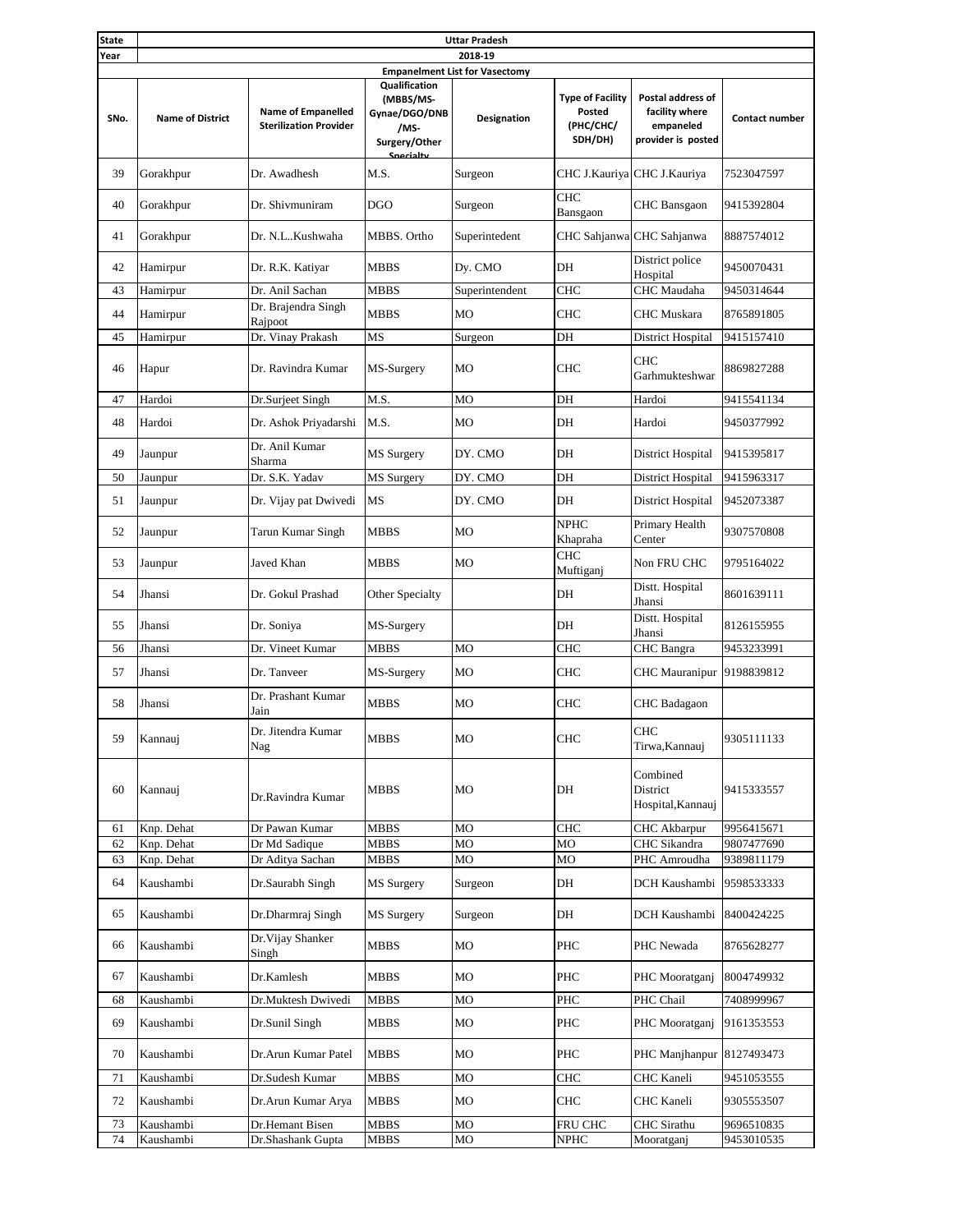| <b>State</b> | <b>Uttar Pradesh</b>    |                                                            |                                                                                   |                                       |                                                           |                                                                        |                |  |
|--------------|-------------------------|------------------------------------------------------------|-----------------------------------------------------------------------------------|---------------------------------------|-----------------------------------------------------------|------------------------------------------------------------------------|----------------|--|
| Year         | 2018-19                 |                                                            |                                                                                   |                                       |                                                           |                                                                        |                |  |
|              |                         |                                                            |                                                                                   | <b>Empanelment List for Vasectomy</b> |                                                           |                                                                        |                |  |
| SNo.         | <b>Name of District</b> | <b>Name of Empanelled</b><br><b>Sterilization Provider</b> | Qualification<br>(MBBS/MS-<br>Gynae/DGO/DNB<br>/MS-<br>Surgery/Other<br>Snecialty | Designation                           | <b>Type of Facility</b><br>Posted<br>(PHC/CHC/<br>SDH/DH) | Postal address of<br>facility where<br>empaneled<br>provider is posted | Contact number |  |
| 75           | Kaushambi               | Dr.Hind Prakash Mani                                       | <b>MBBS</b>                                                                       | MO                                    | CMO office                                                | CMO Office                                                             | 8726520664     |  |
| 76           | Kaushambi               | Dr. Akhilesh Kumar<br>Singh                                | MS-Gyne                                                                           | Gynecologist                          | DH                                                        | DCH Kaushambi                                                          | 9336322221     |  |
| 77           | <b>LALITPUR</b>         | Dr.D.K.Raj                                                 | MS                                                                                | General Surgen                        | CMS DH                                                    | CMS MALE<br><b>HOSPITAL</b>                                            | 9415586740     |  |
| 78           | <b>LALITPUR</b>         | Dr. Anurag Bajaj                                           | <b>MBBS</b>                                                                       | MO                                    | <b>CHC</b>                                                | <b>CHC</b><br>TALBEHAT                                                 | 8005411268     |  |
| 79           | Lucknow                 | Dr. Mokkarram Jah                                          | MS, Gyna                                                                          | O&G                                   | <b>CHC BKT</b>                                            | <b>FRU CHC</b>                                                         | 8090858094     |  |
| 80           | Lucknow                 | Dr. Rajesh Kumar                                           | <b>MBBS</b>                                                                       | Medical Officer                       | <b>CHC</b>                                                | T B hospital                                                           | 9839111682     |  |
| 81           | Mahoba                  | Dr D K Sullere                                             | Surgeon                                                                           | MO                                    | DH                                                        | DH Mahoba                                                              | 9450271287     |  |
| 82           | Mahoba                  | Dr R B Arya                                                | Surgeon                                                                           | MO                                    | DH                                                        | DH Mahoba                                                              | 9450270912     |  |
| 83           | Mahoba                  | Dr K P Singh                                               | Surgeon                                                                           | Supdtt.                               | <b>CHC</b>                                                | <b>CHC Panwari</b>                                                     | 9415145508     |  |
| 84           | Mahoba                  | Dr Gautam Chandra<br>Verma                                 | Surgeon                                                                           | MO                                    | <b>CHC</b>                                                | CHC Charkhari                                                          | 9506043544     |  |
| 85           | Mahoba                  | Dr Mahesh Singh                                            | <b>MBBS</b>                                                                       | MO                                    | <b>CHC</b>                                                | CHC Kabrai                                                             | 9450040910     |  |
| 86           | Mahoba                  | DR P K Singh Rajpoot                                       | <b>MBBS</b>                                                                       | MOI/c                                 | <b>PHC</b>                                                | PHC Jaitpur                                                            | 9415179412     |  |
| 87           | Meerut                  | Dr. Sudheer Rathi                                          | M.B.B.S., M.S.,<br>M.Ch.                                                          | Professor                             | Medical<br>college                                        | LLRM college,<br>meerut                                                | 7060056999     |  |
| 88           | Meerut                  | Dr. Chandra Prakash                                        | M.B.B.S., M.S.                                                                    | Professor                             | Medical<br>college                                        | LLRM college,<br>meerut                                                | 9837100048     |  |
| 89           | Meerut                  | Dr. Dheeraj Raj                                            | M.B.B.S., M.S                                                                     | <b>Associate Professor</b>            | Medical<br>college                                        | LLRM college,<br>meerut                                                | 9837156611     |  |
| 90           | Meerut                  | Dr. Gaurav Gupta                                           | M.B.B.S., M.S.,<br>M.Ch.                                                          | <b>Assistant Professor</b>            | Medical<br>college                                        | LLRM college,<br>meerut                                                | 9358580303     |  |
| 91           | Meerut                  | Dr. Sanjeev Kumar                                          | M.B.B.S., M.S.                                                                    | <b>Assistant Professor</b>            | Medical<br>college                                        | LLRM college,<br>meerut                                                | 9012359199     |  |
| 92           | Meerut                  | Dr. Abhishek Jain                                          | M.B.B.S., M.S.<br>M.Ch.                                                           | Lecturer                              | Medical<br>college<br>Medical                             | LLRM college,<br>meerut<br>LLRM college,                               | 9259042808     |  |
| 93           | Meerut                  | Dr. Vishal Agarwal                                         | M.B.B.S., M.S.                                                                    | Lecturer                              | college<br>Medical                                        | meerut<br>LLRM college,                                                | 9927954446     |  |
| 94           | Meerut                  | Dr. Sunil Kaval                                            | M.B.B.S., M.S.                                                                    | Lecturer                              | college<br>Medical                                        | meerut<br>LLRM college,                                                | 9927888997     |  |
| 95           | Meerut                  | Dr. Pradeep Kumar                                          | M.B.B.S., M.S.                                                                    | Lecturer                              | college<br>Medical                                        | meerut<br>LLRM college,                                                | 8909781000     |  |
| 96           | Meerut                  | Dr. Virendra Kumar                                         | M.B.B.S., M.S.                                                                    | Lecturer                              | college<br>Medical                                        | meerut<br>LLRM college,                                                | 9639885945     |  |
| 97           | Meerut                  | Dr.S.P. Singh                                              | M.B.B.S., M.S.                                                                    | Professor                             | college<br>Medical                                        | meerut<br>LLRM college,                                                | 9837305485     |  |
| 98           | Meerut                  | Dr. Anuj Sharma                                            | M.B.B.S., M.S.                                                                    | <b>Associate Professor</b>            | college<br>Medical                                        | meerut<br>LLRM college,                                                | 9627887955     |  |
| 99           | Meerut                  | Dr. Vishal Saxena                                          | M.B.B.S., M.S                                                                     | Lecturer                              | college<br>Medical                                        | meerut<br>LLRM college,                                                | 9359952008     |  |
| 100          | Meerut                  | Dr. B.P. Singh                                             | M.B.B.S., M.S                                                                     | Lecturer                              | college                                                   | meerut                                                                 | 7060564234     |  |
| 101          | Meerut                  | Dr.D.K.Sharma                                              | MBBS,D.ortho                                                                      | Ortho surgeon                         | CHC                                                       | CHC Sardhana                                                           | 9219782358     |  |
| 102          | Mirzapur                | Dr. Sanjay Panday                                          | MS-Surgery                                                                        | <b>SURGEN</b>                         | $DH-F$                                                    | DWH-MZP                                                                | 9451623007     |  |
| 103          | Mirzapur                | Dr. J.P Vishkarma                                          | MBBS/Anestheti<br>st                                                              | MO                                    | $DH-F$                                                    | DWH-MZP                                                                | 9415268836     |  |
| 104          | Mirzapur                | Dr. Rakesh Bahaudar                                        | <b>DGO</b>                                                                        | МO                                    | DH-F                                                      | DWH-MZP                                                                | 9918220077     |  |
| 105          | Mirzapur                | Dr. Sanjay Kumar                                           | <b>MBBS</b>                                                                       | MO                                    | $DH-F$                                                    | DWH-MZP                                                                | 7007262245     |  |
| 106          | Mirzapur                | Dr. Kaushal Kumar                                          | MBBS                                                                              | МO                                    | <b>CHC</b>                                                | CHC-Marihan                                                            | 9432921505     |  |
| 107          | MORADABAD               | DR. V.K.GOYAL                                              | MS                                                                                | GEN. SURGON                           | DH                                                        | DH<br><b>MORADABAD</b>                                                 | 9412746110     |  |
| 108          | MORADABAD               | DR. SHIV SINGH                                             | MS                                                                                | GEN. SURGON                           | DH                                                        | DH<br><b>MORADABAD</b>                                                 |                |  |
| 109          | Muzaffar Nagar          | Dr. Pankaj Aggarwal                                        | MS-Surgery                                                                        | CMS                                   | DH                                                        | Swami Kalyan<br>Dev District<br>Hospital,<br>Muzaffarnagar             | 9454455282     |  |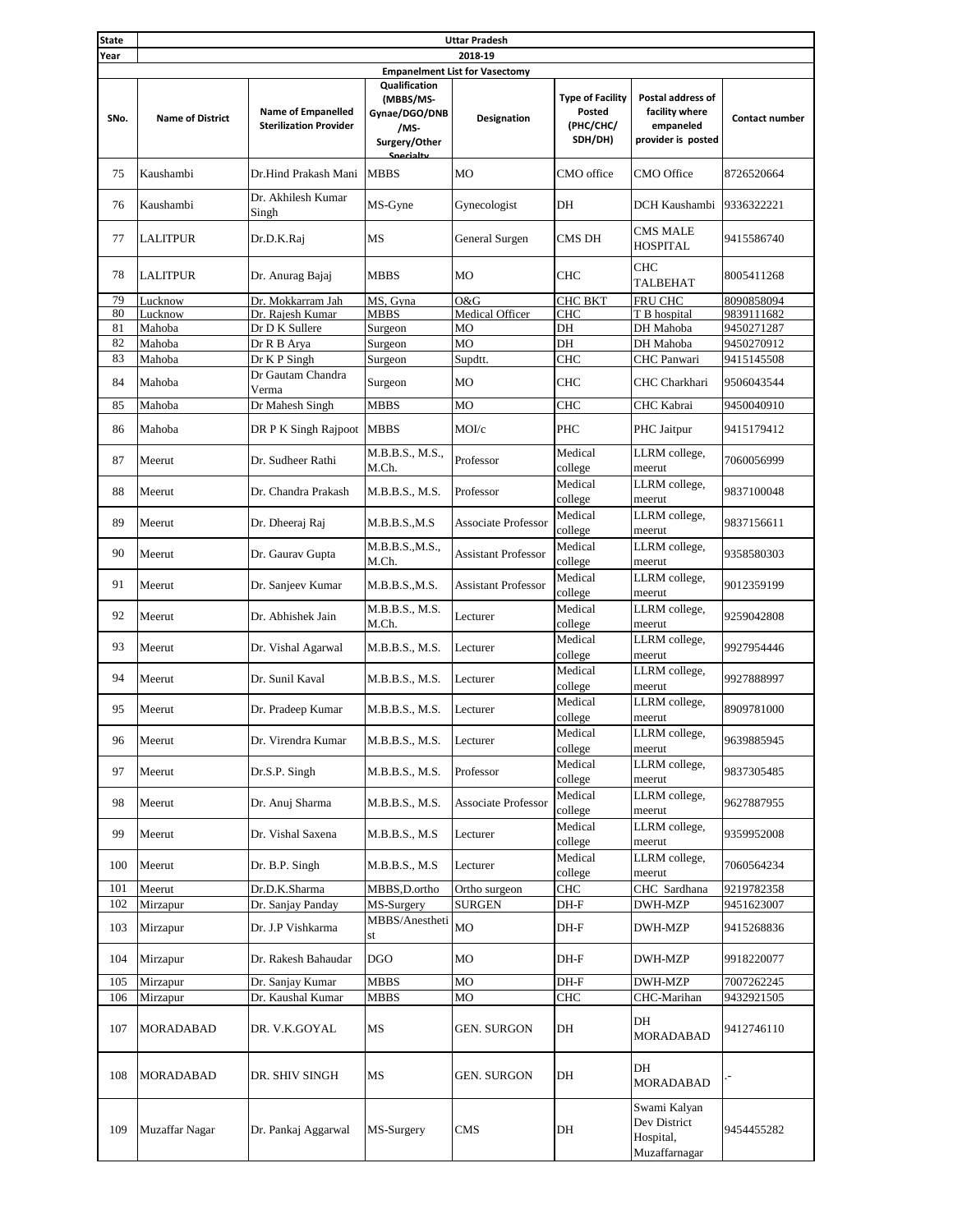| <b>State</b> |                                       |                                                            |                                                                                          | <b>Uttar Pradesh</b>            |                                                           |                                                                        |                       |  |
|--------------|---------------------------------------|------------------------------------------------------------|------------------------------------------------------------------------------------------|---------------------------------|-----------------------------------------------------------|------------------------------------------------------------------------|-----------------------|--|
| Year         | 2018-19                               |                                                            |                                                                                          |                                 |                                                           |                                                                        |                       |  |
|              | <b>Empanelment List for Vasectomy</b> |                                                            |                                                                                          |                                 |                                                           |                                                                        |                       |  |
| SNo.         | <b>Name of District</b>               | <b>Name of Empanelled</b><br><b>Sterilization Provider</b> | <b>Qualification</b><br>(MBBS/MS-<br>Gynae/DGO/DNB<br>/MS-<br>Surgery/Other<br>Snecialty | Designation                     | <b>Type of Facility</b><br>Posted<br>(PHC/CHC/<br>SDH/DH) | Postal address of<br>facility where<br>empaneled<br>provider is posted | <b>Contact number</b> |  |
| 110          | Muzaffar Nagar                        | Dr. D. K. Sharma                                           | MS-Surgery                                                                               | M.O.                            | DH                                                        | Swami Kalyan<br>Dev District<br>Hospital,<br>Muzaffarnagar             | 9897077355            |  |
| 111          | Muzaffar Nagar                        | Dr. Mukesh kumar                                           | <b>MBBS</b>                                                                              | M.O.                            | PHC                                                       | PHC Purqazi,<br>Block purqazi,<br>muzaffarnagar                        | 9997081768            |  |
| 112          | Pilibhit                              | Dr. Vineet yadav                                           | <b>MBBS</b>                                                                              | MO                              | <b>CHC</b>                                                | <b>CHC</b> Puranpur                                                    | 7607391500            |  |
| 113          | Pilibhit                              | Dr.Kamlesh kumar                                           | <b>MBBS</b>                                                                              | МO                              | PHC                                                       | PHC-Chandandi                                                          | 9411445103            |  |
| 114          | Pilibhit                              | Dr. Chandra Kumar                                          | <b>MBBS</b>                                                                              | MO                              | CHC                                                       | CHC-Jahanabad                                                          | 9458694144            |  |
| 115          | Pilibhit                              | Dr. Sudhakar pandey                                        | MS                                                                                       | Surgeon                         | <b>CHC</b>                                                | <b>CHC-Puranpur</b>                                                    | 9412644883            |  |
| 116          | Pilibhit                              | Dr. Chatra pal Singh                                       | <b>MBBS</b>                                                                              | MO                              | <b>CHC</b>                                                | CHC-Puranpur                                                           | 8273033063            |  |
| 117          | Pratapgarh                            | Abhishek Singh                                             | <b>MBBS</b>                                                                              | MO                              | <b>CHC</b>                                                | <b>CHC</b> Sangipur                                                    | 8874463054            |  |
| 118          | Pratapgarh                            | Vivek Kumar                                                | <b>MBBS</b>                                                                              | MO                              | <b>CHC</b>                                                | PHC Babaganj                                                           | 9455484730            |  |
| 119          | Pratapgarh                            | Maqsood Ahmad                                              | <b>MBBS</b>                                                                              | МO                              | CHC                                                       | <b>CHC</b> Mandhata                                                    | 9455600889            |  |
| 120          | Pratapgarh                            | Alok Ranjan                                                | <b>MBBS</b>                                                                              | MO                              | <b>CHC</b>                                                | <b>CHC</b> Sangipur                                                    | 9838427668            |  |
| 121          | Pratapgarh                            | Yagyavendra Singh                                          | <b>MBBS</b>                                                                              | MO                              | CHC                                                       | <b>PHC</b><br>Sukhpalnagar                                             | 9807010535            |  |
| 122          | Pratapgarh                            | Ashish Chatrevedi                                          | <b>MBBS</b>                                                                              | <b>MO</b>                       | <b>CHC</b>                                                | <b>CHC</b><br>Sangramgarh                                              | 9454950151            |  |
| 123          | Pratapgarh                            | Mohammad Haroon                                            | <b>MBBS</b>                                                                              | <b>MO</b>                       | <b>CHC</b>                                                | Babaganj                                                               | 8948816349            |  |
| 124          | Pratapgarh                            | Mohammad Hasim                                             | <b>MBBS</b>                                                                              | MO                              | <b>CHC</b>                                                | Mandhata                                                               | 9415308559            |  |
| 125          | Pratapgarh                            | Arvind Gupta                                               | MS-Gen.<br>Surgery                                                                       | Suptt.                          | CHC                                                       | CHC Lalganj                                                            | 9897337418            |  |
| 126          | Pratapgarh                            | Mahendra Pratap                                            | MS-Gen.<br>Surgery                                                                       | Suptt.                          | CHC                                                       | <b>CHC</b> Patti                                                       | 9412010191            |  |
| 127          | Rampur                                | Dr Charu Dhal                                              | MS-Surgery                                                                               | Surgeon                         | DH                                                        | District Hospital,<br>Rampur                                           | 9719291723            |  |
| 128          | Rampur                                | Dr Rajesh                                                  | MS-Surgery                                                                               | Surgeon                         | DH                                                        | District Hospital,<br>Rampur                                           | 9415175648            |  |
| 129          | Rampur                                | Dr.G.M. Shukla                                             | MS-Surgery                                                                               | <b>ACMO Sant Kabir</b><br>Nagar | S.K. Nagar                                                | Sant Kabir Nagar 9415038392                                            |                       |  |
| 130          | Sant Kabir Nagar                      | Dr. Sanjeet Mishra                                         | MS-Surgery                                                                               | Surgeon                         | CDH                                                       | Khalilabad                                                             | 9839460164            |  |
| 131          | Sant Kabir Nagar                      | Dr. Lokesh Tripathi                                        | <b>MBBS</b>                                                                              | MO                              | <b>CHC</b>                                                | Mehdawal                                                               | 9450902915            |  |
| 132          | Sant Kabir Nagar                      | Dr. Ram Bhagat Gaur                                        | <b>MBBS</b>                                                                              | MO                              | <b>CHC</b>                                                | Mehdawal                                                               | 9044430470            |  |
| 133          | Bhadohi                               | Dr. Gulab Sankar<br>Yadav                                  | MBBS                                                                                     | <b>MOIC</b>                     | CHC                                                       | CHC Deegh                                                              | 9415614070            |  |
| 134          | Bhadohi                               | Dr. Rahul Diwedi                                           | MBBS                                                                                     | MO                              | CHC                                                       | CHC Aurai                                                              | 9161440088            |  |
| 135          | Bhadohi                               | Dr. Sanjay Kumar<br>Tiwari                                 | <b>MBBS</b>                                                                              | MO                              | <b>SDH</b>                                                | Maharaja<br><b>Balwant Singh</b><br>Govt. Hospital<br>Bhadohi          | 9936261419            |  |
| 136          | Bhadohi                               | Dr. Dheeraj Prakash                                        | MS-Surgery                                                                               | Surgeon                         | DH                                                        | Maharaja Chet<br>Singh Govt.<br><b>Hospital Gyanpur</b><br>Bhadohi     | 9415268154            |  |
| 137          | Bhadohi                               | Dr. Susheel Kumar<br>Gupta                                 | MS-Surgery                                                                               | Surgeon                         | <b>SDH</b>                                                | Maharaja<br><b>Balwant Singh</b><br>Govt. Hospital<br>Bhadohi          | 9935145607            |  |
| 138          | Bhadohi                               | Dr. Sharwan Singh                                          | <b>MBBS</b>                                                                              | MO                              | DH                                                        | Maharaja Chet<br>Singh Govt.<br>Hospital Gyanpur<br>Bhadohi            | 9473897788            |  |
| 139          | Saharanpur                            | Dr Naresh Saini                                            | MBBS,M.S                                                                                 | Surgeon                         | S.B.D.District<br>Hospital                                | S.B.D.District<br>Hospital                                             | 9412111921            |  |
| 140          | Saharanpur                            | Dr Vinod Kumar                                             | MBBS,M.S                                                                                 | Surgeon                         | S.B.D.District<br>Hospital                                | S.B.D.District<br>Hospital                                             | 9411952701            |  |